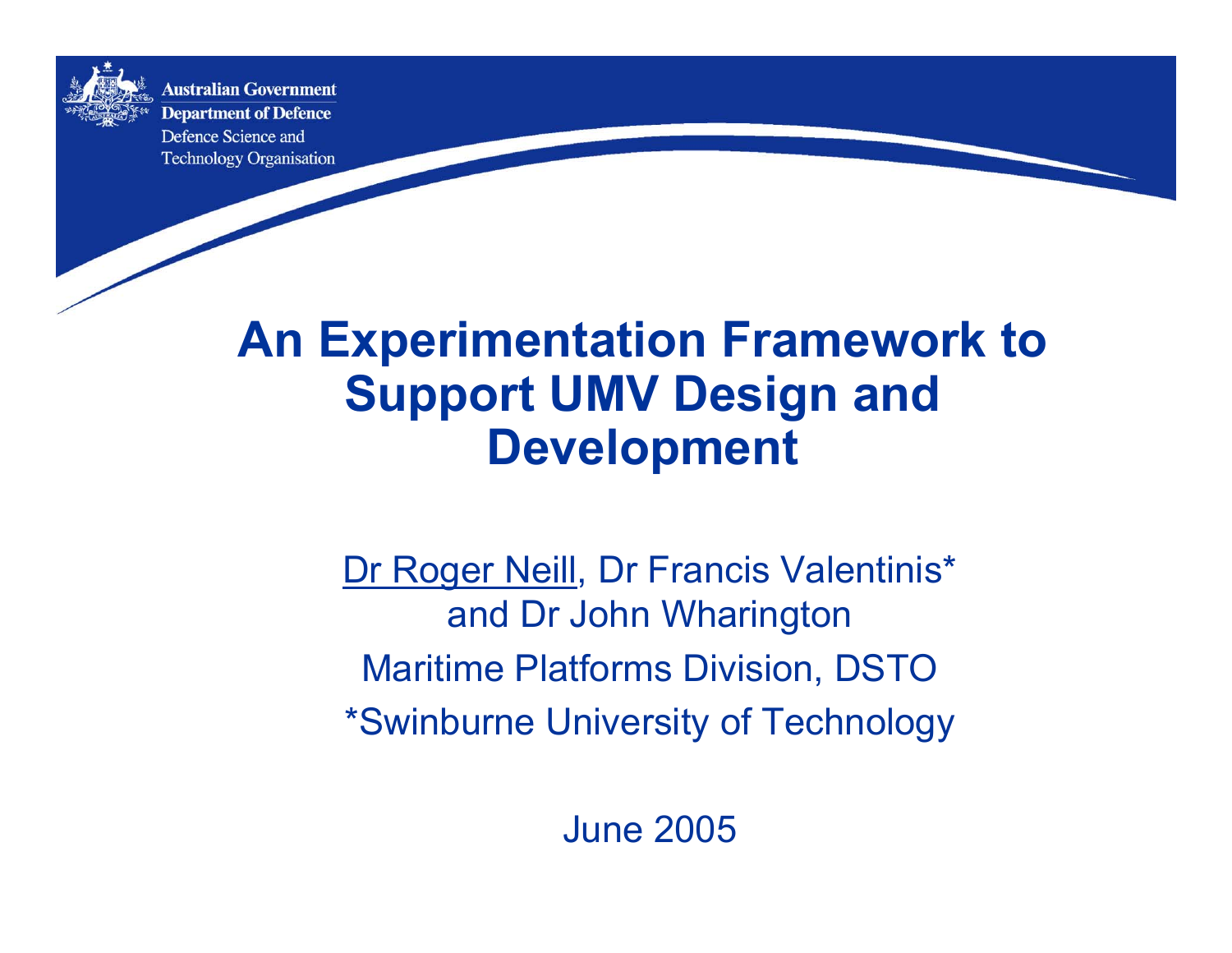### **The Cedessa Framework**



- An experimentation framework supporting the design of Uninhabited Maritime Vehicles (UMVs) and Uninhabited Air Vehicles (UAVs) has been developed.
- This framework, which is called "Cedessa" is being applied by DSTO and Swinburne University of Technology on a number of projects in both the UMV and UAV domains.
- **The framework consists of tools for performing experiments** in which both simulation models and/or vehicle control/flight systems software is exercised, evaluated and/or optimised.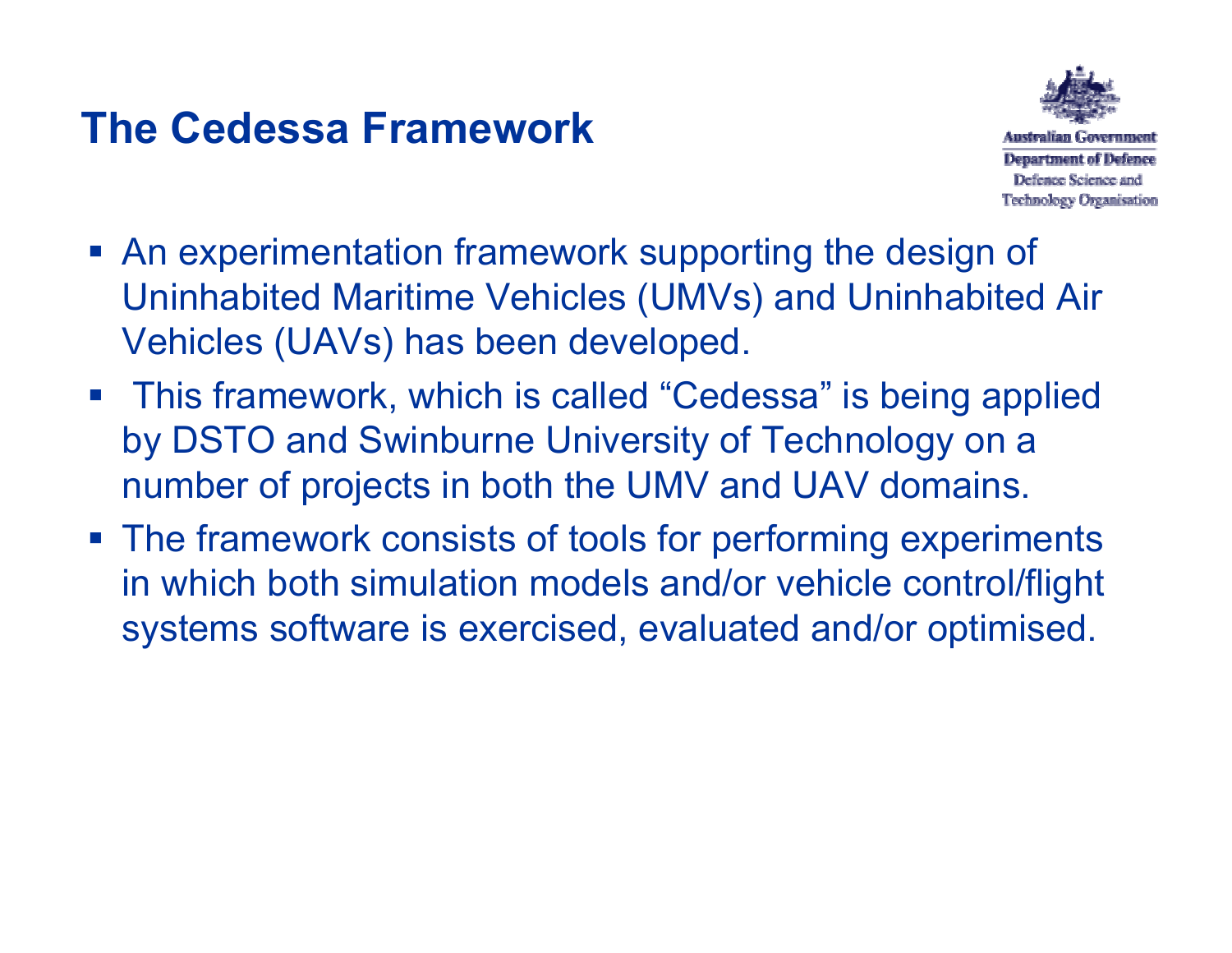### **The Cedessa Framework**



**Technology Organisation** 

- **Experimentation can be undertaken on systems** implemented either strictly in simulation or arbitrary combinations of simulated and hardware-in loop systems.
- **The framework is based on a simulation infrastructure that** is capable of both distributed and low-overhead nondistributed off-line operation.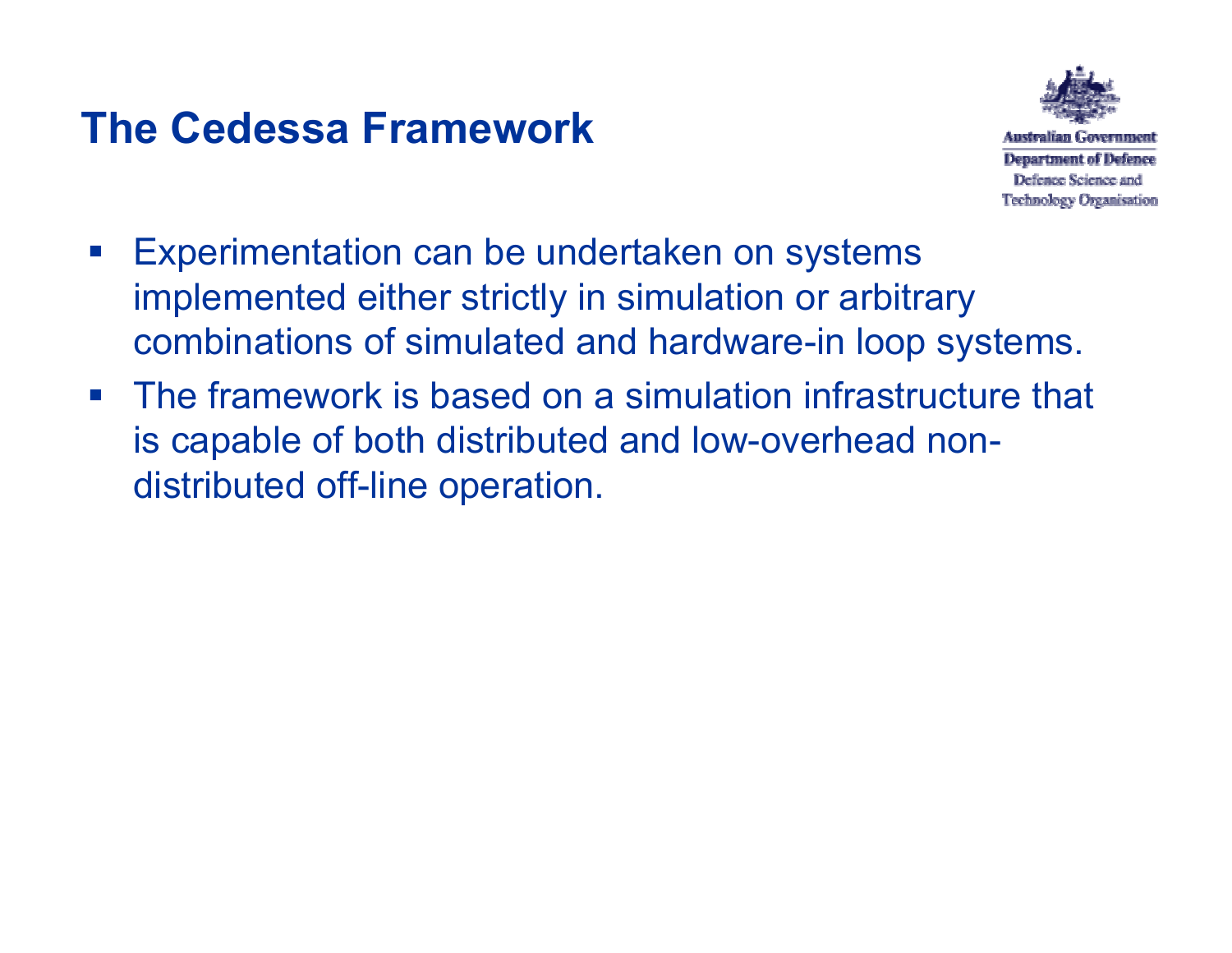### **Simulation in the Cedessa Framework**



- Unlike the majority of UMV simulation toolsets, the Cedessa framework components allow an experimenter to model and simulate not just a single vehicle, but multiple UMV's and their entire operating environment.
- **This means that experiments can be conducted in which** simulated vehicles autonomously and collaboratively work on complex tasks.
- **There are three standard components to the Cedessa** simulation subsystem: The multi-body dynamics engine "ODESSA", the six degree of freedom flight vehicle model "VSIM", the lightweight connectivity system "Centrale".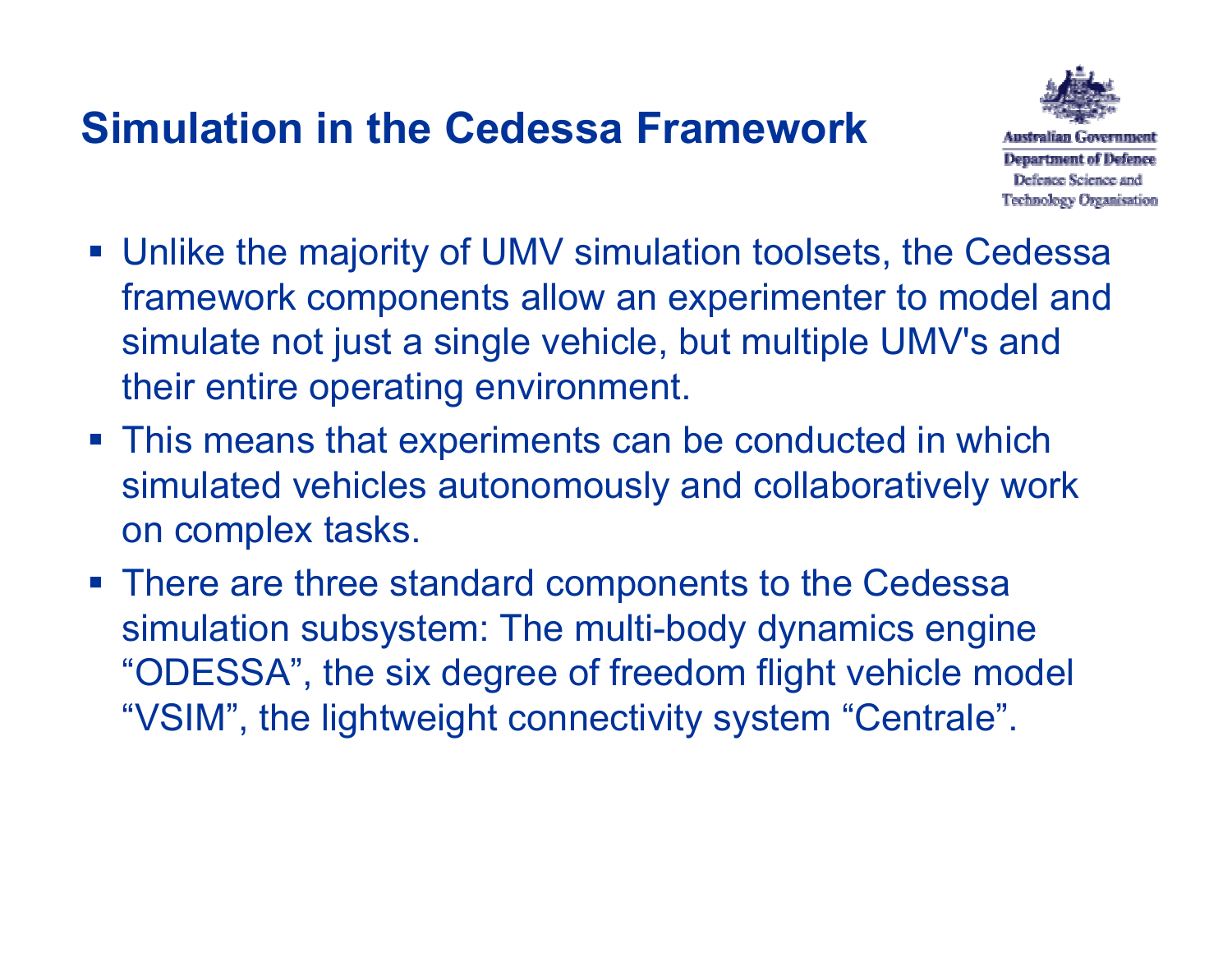### **Virtual World Management: ODESSA**



- **The multi-body dynamics engine ODESSA allows complex** worlds to be modeled.
- **The initial implementation was based on the Open-Source** ODE framework. ODE is a high-performance software library designed for implementing realistic physics in computer games.
- $\mathcal{L}^{\text{max}}$  DSTO revised the original source code considerably, with an emphasis on making the engine reliable for engineering work whilst performing a number of important performance optimisations.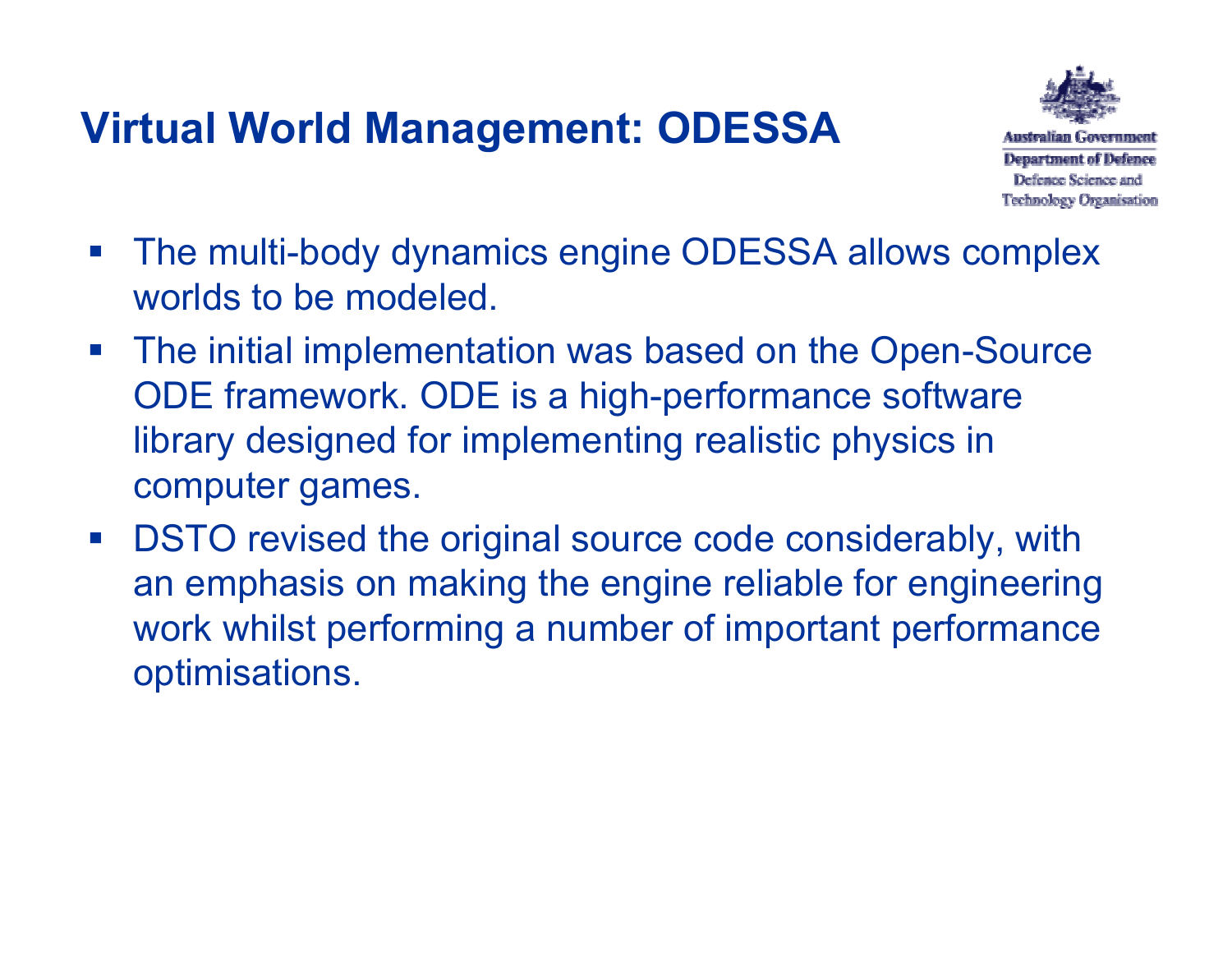#### **Virtual World Management: The ODESSA Toolkit**

Australian Government **Department of Defence** Defence Science and **Technology Organisation** 

- ODESSA enables simulation of multiple bodies interlinked by various joints.
- **It handles kinematics and I** collisions.

| Gear     | Hinge         |   |
|----------|---------------|---|
| Sting    | Slider        |   |
| Ball     | Universal     | ¢ |
| Cable    | Fixed         | 毌 |
| Bearing  | Screw         |   |
| Planar   | Angular Motor |   |
| In-plane |               |   |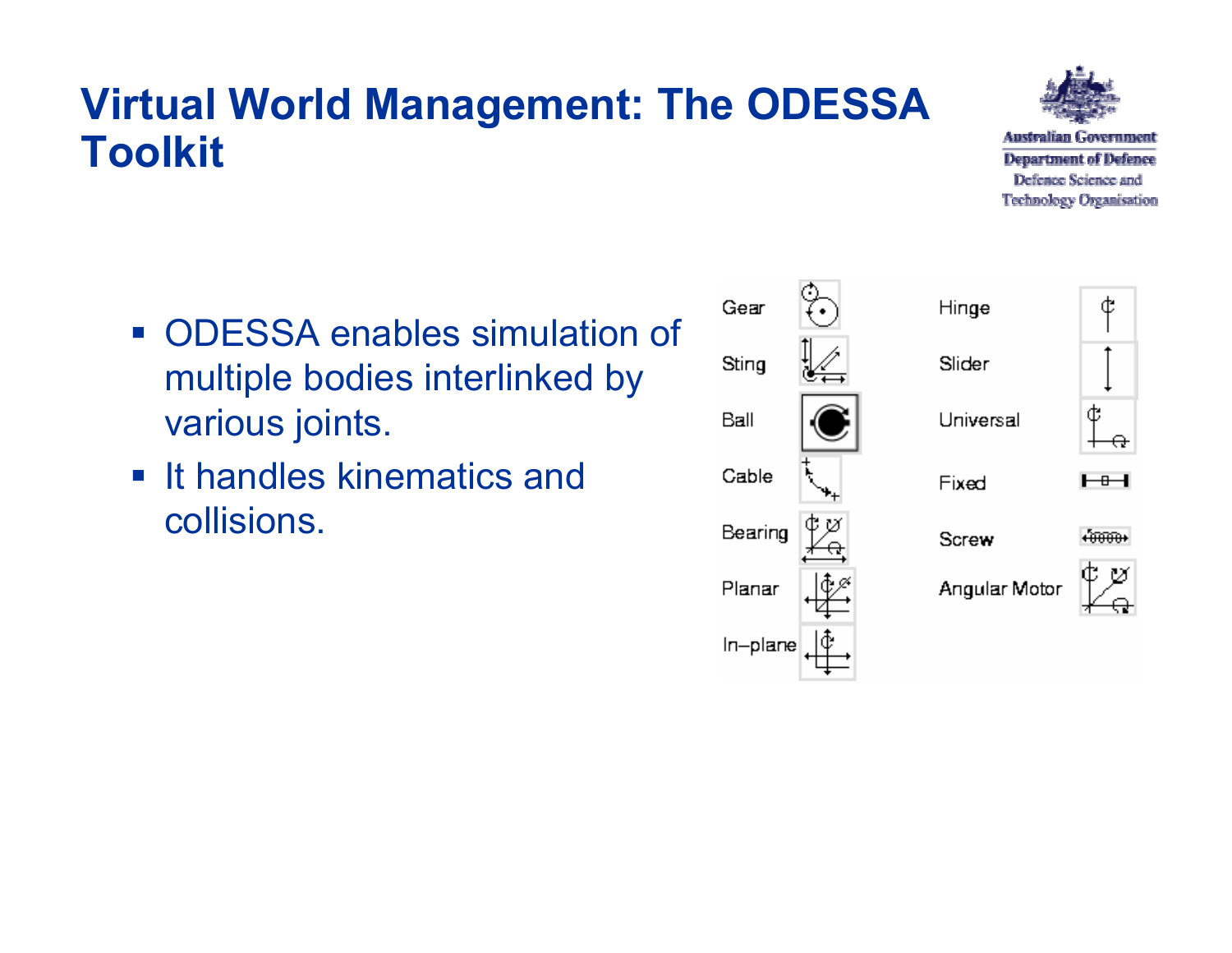### **Virtual World Management: ODESSA**



**Department of Defence** Defence Science and **Technology Organisation** 

- The ODESSA multibody universe is currently defined by means of an XML file, plus GUI based editors are in development.
- **The engine can run in either an off-line mode or an** interactive real-time mode. In the interactive mode, an OpenGL based scene visualiser is available.
- **The engine can be interfaced to a variety of systems** implementing specific models. By linking it to VSIM for example, multiple vehicles can be simulated.
- Live interfaces to Matlab, GNU Octave, HLA, and Centrale are available to permit auxiliary simulation models to influence bodies in the world.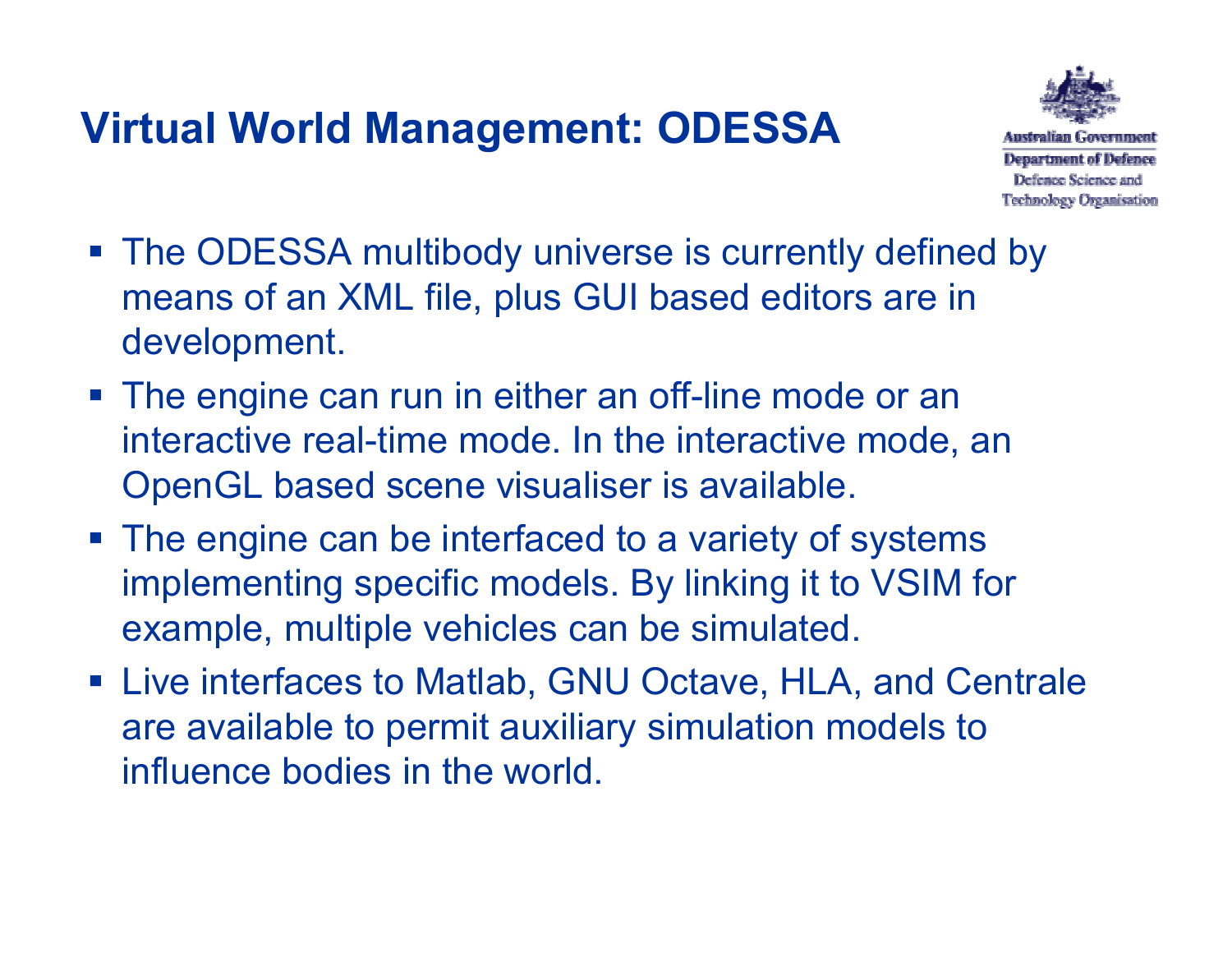### **Connectivity: The HLA**



- $\mathcal{L}^{\text{max}}$  Multiple ODESSA simulation "islands" can be distributed across the network by enabling a connectivity mode that allows it to interface seamlessly with either a Centrale or a HLA federation.
- $\mathcal{L}^{\text{max}}$  Likewise, distributed simulation federates implementing specific functions can be interfaced with ODESSA, allowing for simulation of active participants in the simulation.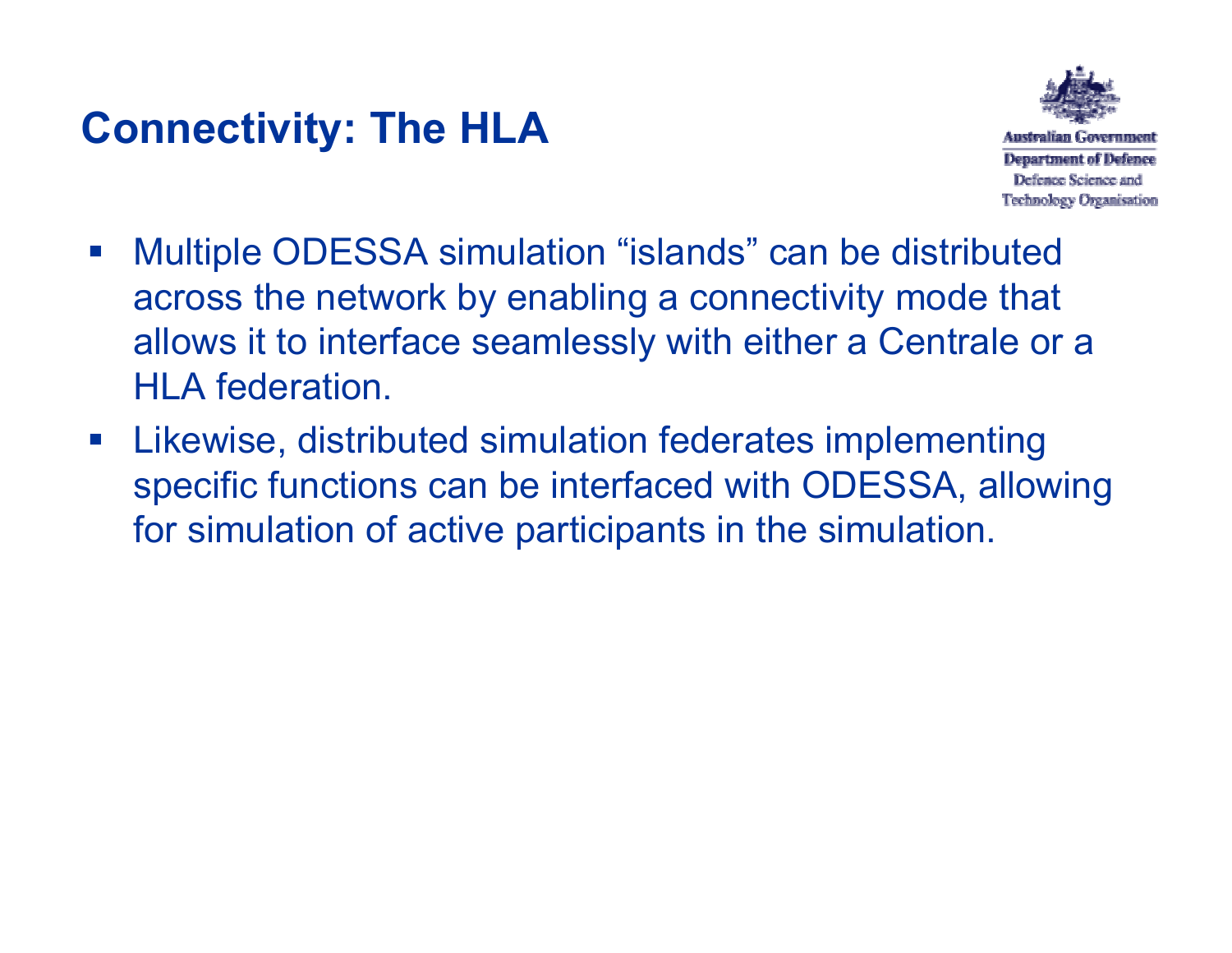### **Connectivity: Centrale**



- $\mathcal{L}^{\text{max}}_{\text{max}}$  In addition to using the HLA either to interface simulation entities to ODESSA, or for ODESSA itself to interface with distributed simulations, a second connectivity system called "Centrale" can be used.
- Centrale is a lightweight connectivity system supporting basic distributed simulation functionality. It can be used to integrate software modules that implement either simulations or flight software systems on board the vehicle.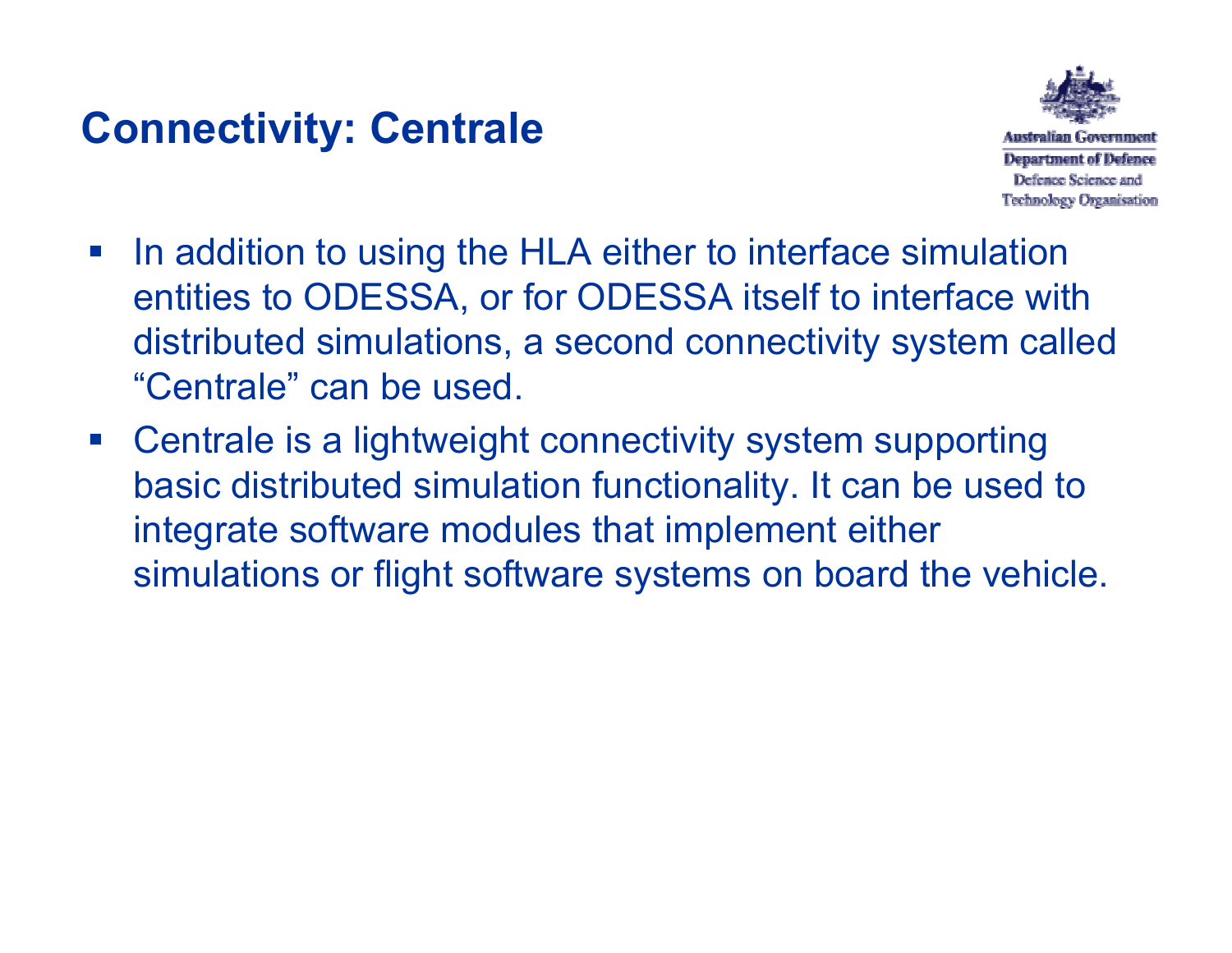### **Connectivity: Centrale**



- $\mathcal{L}_{\mathcal{A}}$  Importantly, it allows easy conversion of systems from distributed to non-distributed systems that incur no communications overhead.
- The first mode is ideal for large scale real-time distributed simulation. The second mode is also very useful for off-line, automated experimentation.
- Centrale achieves this flexibility by using a flexible software hub architecture. Software modules are developed as plug-ins that attach to a hub that both synchronises them and also provides a common data store.
- $\Box$  Optional network relays link different software hubs across a network, allowing for creation of virtual distributed hubs.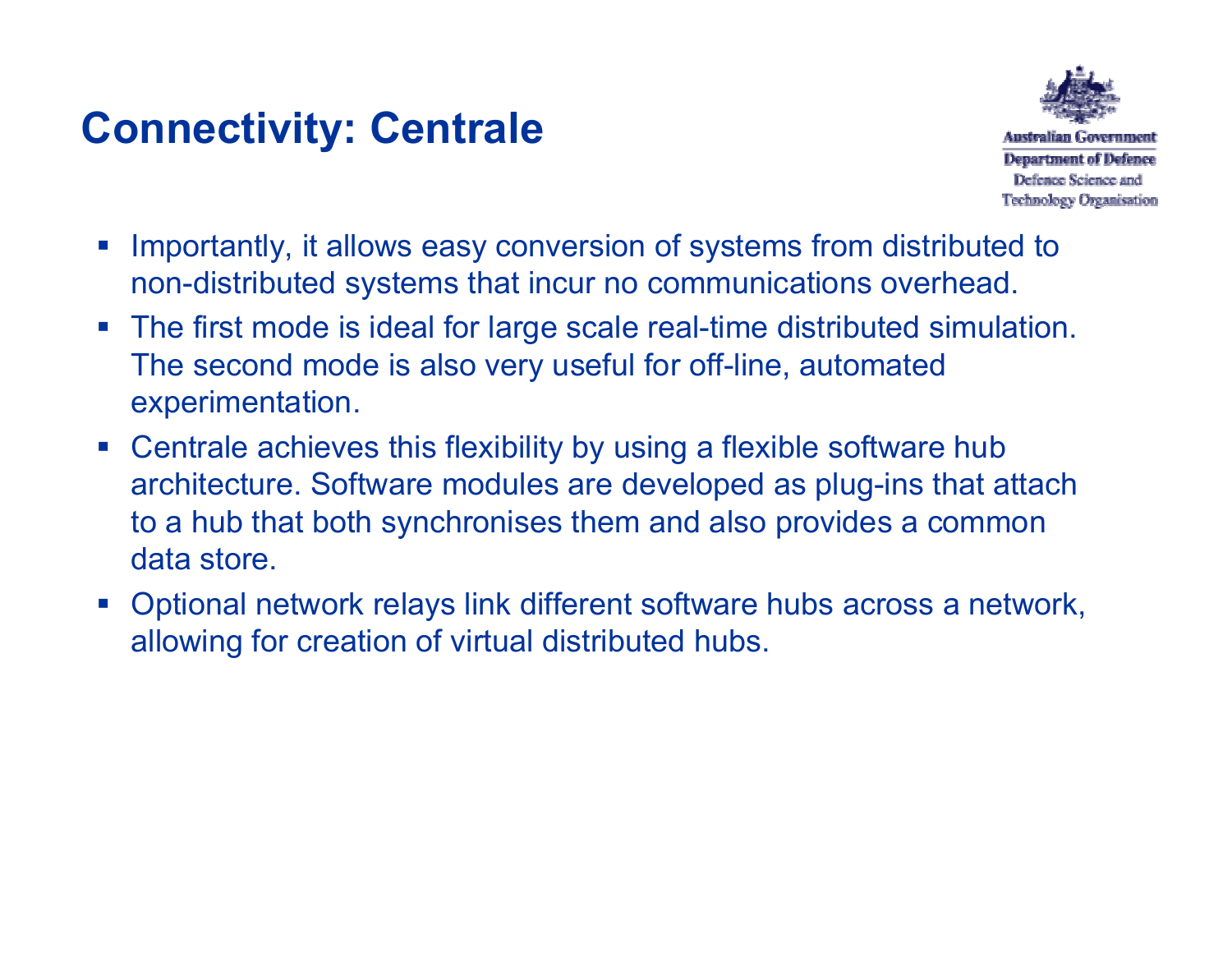#### **Connectivity: Centrale**



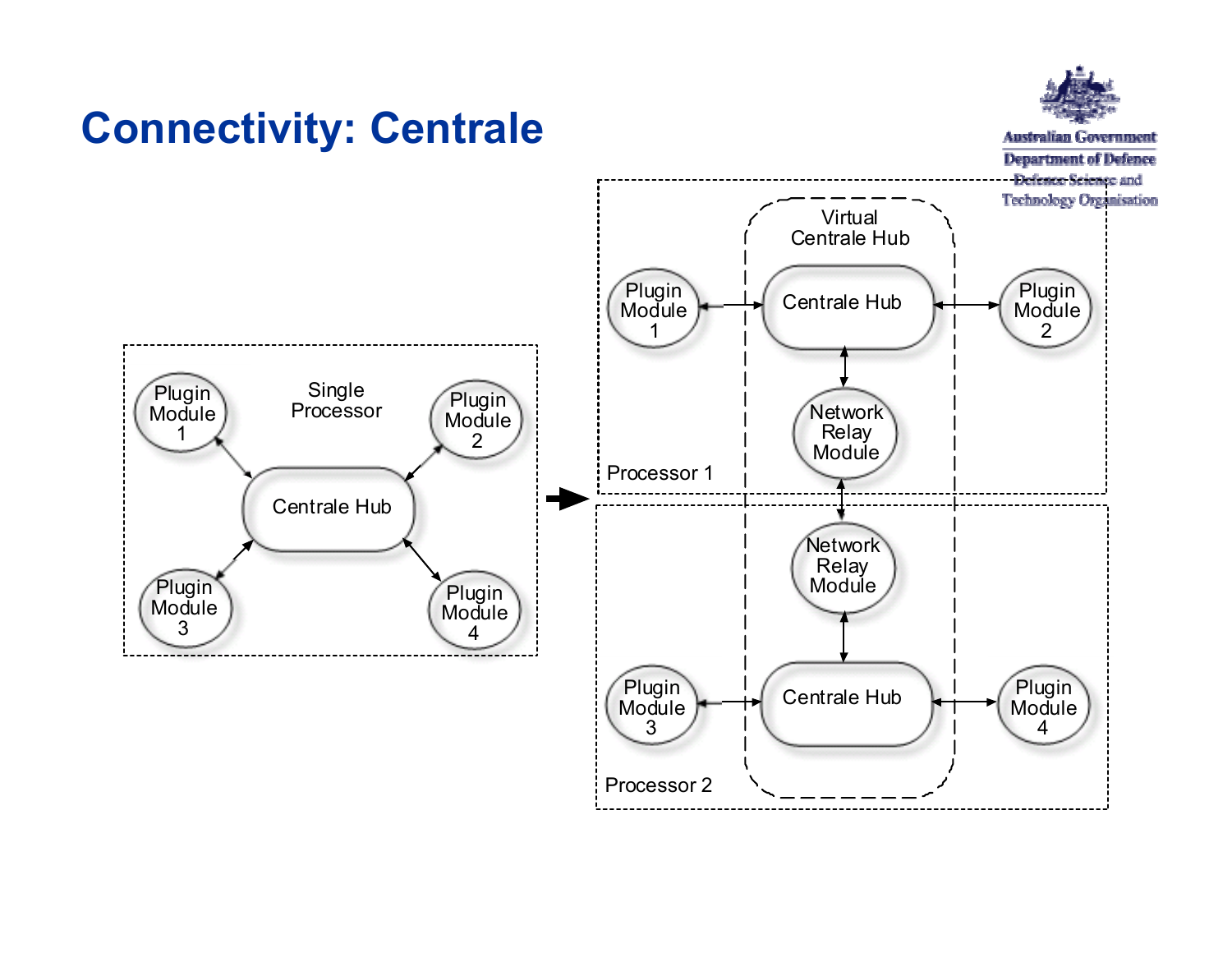# **Flight Vehicle Simulation: VSIM**



- ODESSA itself performs only simulation and visualisation of the multibody universe. To bring that universe to life, ODESSA must be interfaced to other simulations or software systems.
- $\mathcal{L}_{\text{max}}$  One important standard simulation model that is shipped with ODESSA is VSIM.
- VSIM is an extremely modular six degree of freedom flight model developed in the Matlab Simulink environment.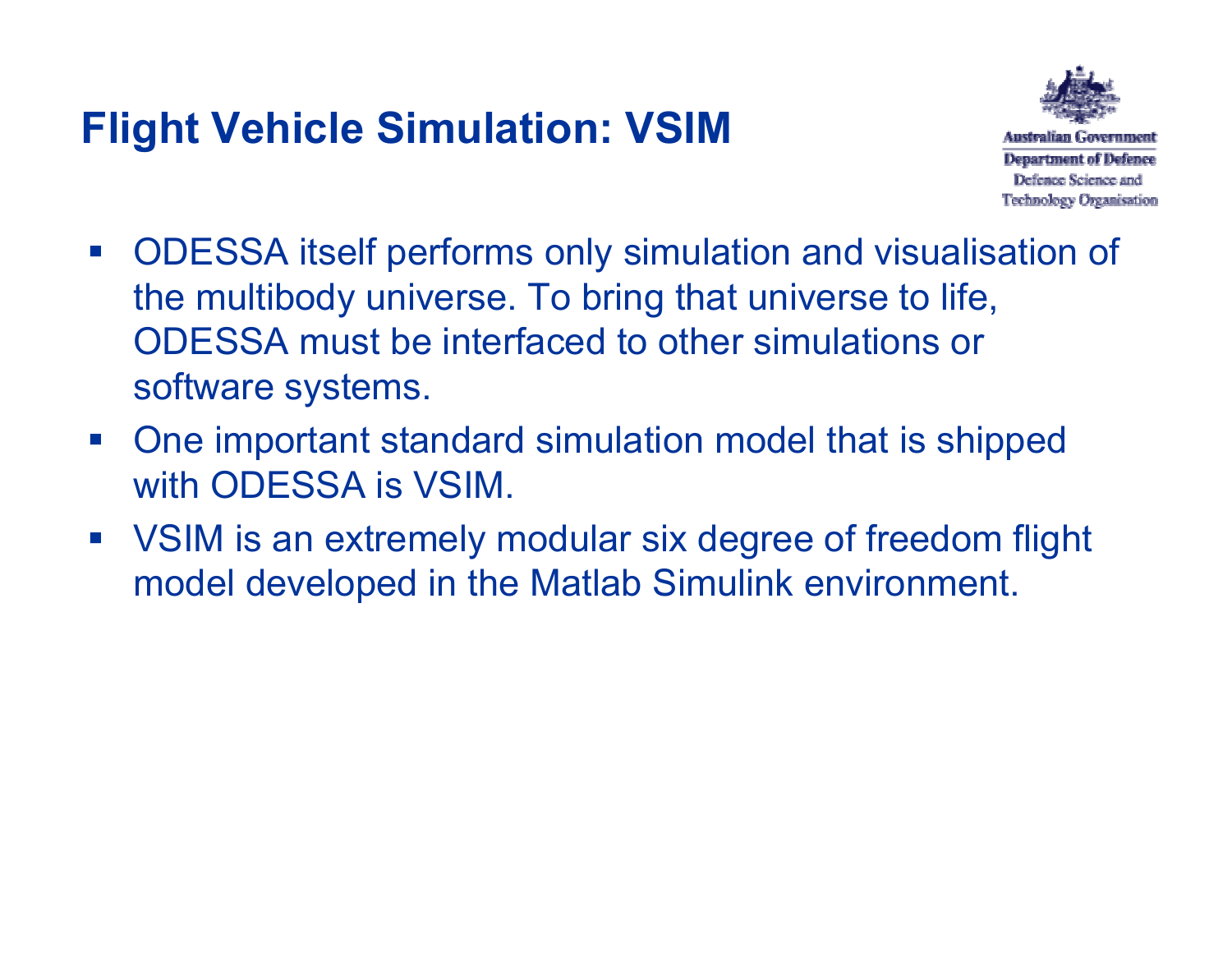### **Flight Vehicle Simulation: VSIM**



- VSIM can be used as a stand-alone model in the Simulinkenviroment, or can be converted to native code and compiled into a Centrale plugin for use with Cedessa.
- **The system is structured as a series of shell modules,** allowing for new vehicles of different kinds to be implemented with very little effort.
- $\mathcal{L}^{\text{max}}_{\text{max}}$  To date a number of vehicle system models have been developed implementing simulations of both underwater vehicles and air vehicles.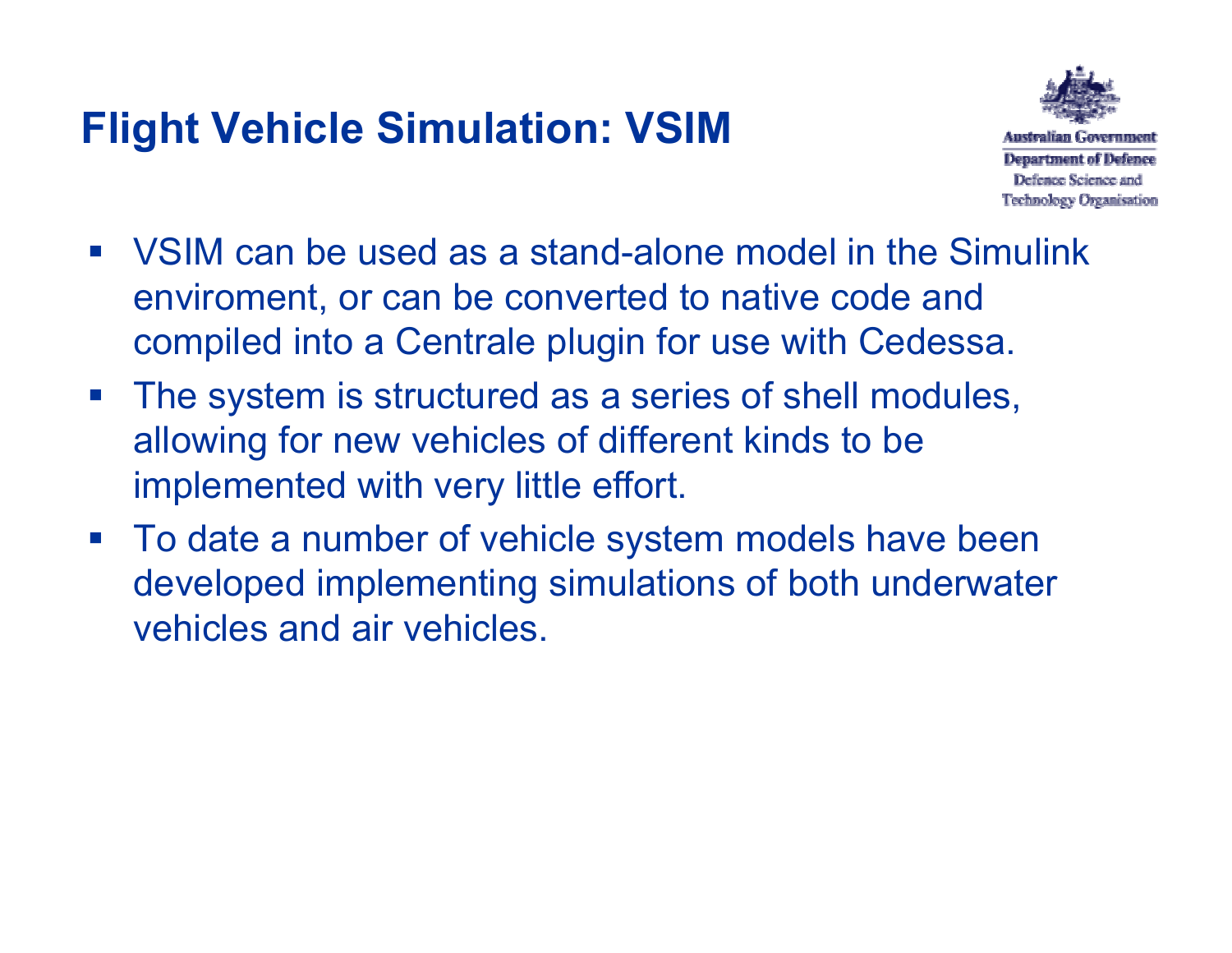#### **Automated Experimentation: Scripting**



**Department of Defence** Defence Science and **Technology Organisation** 

- Cedessa supports large-scale real-time simulations allowing for operator training, real-time systems testing and other conventional applications of distributed-simulation based experimentation.
- In addition, the flexible nature of the Centrale connectivity system allows the same distributed simulations to easily be converted to lightweight integrated software systems.
- **These software systems can be executed in a faster than** real-time mode permitting repetitive off-line execution under scripted control.
- Currently, software tools are provided with Cedessa to aid users in creating these types of experiments.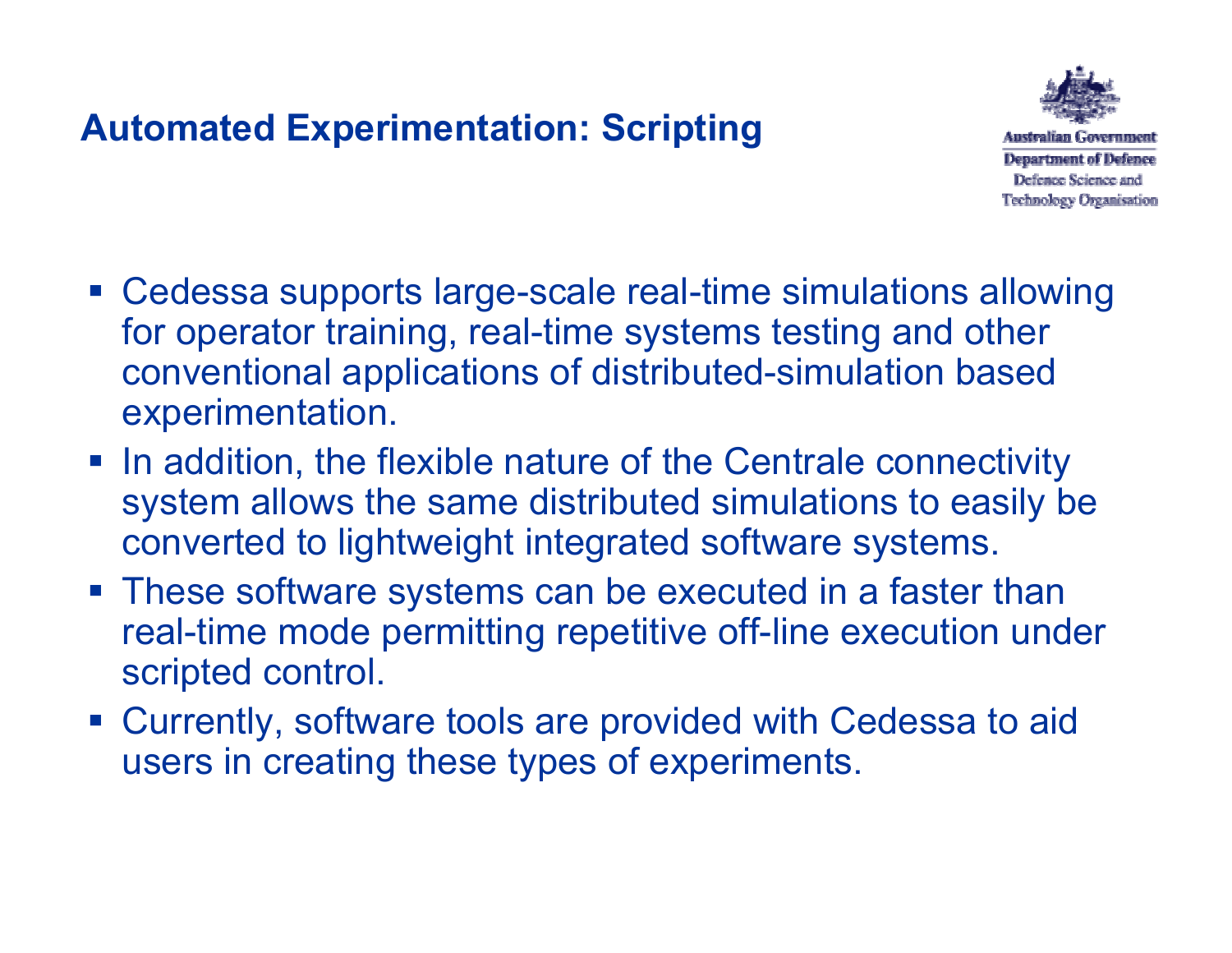#### **Automated Experimentation: Optimisation**



Australian **Department of Defence** Defence Science and **Technology Organisation** 

- $\mathcal{L}^{\text{max}}$  Experimentation via scripts can result in powerful tests, however this approach alone will not always result in a desired result.
- $\mathcal{L}_{\mathcal{A}}$  Increasingly, optimisation is being used as an effective experimentation mechanism. Conventionally, it has been used to improve performance of flight systems.
- $\mathcal{L}^{\text{max}}$  It can and has, however also been used as an approach for testing robustness by searching for fault states.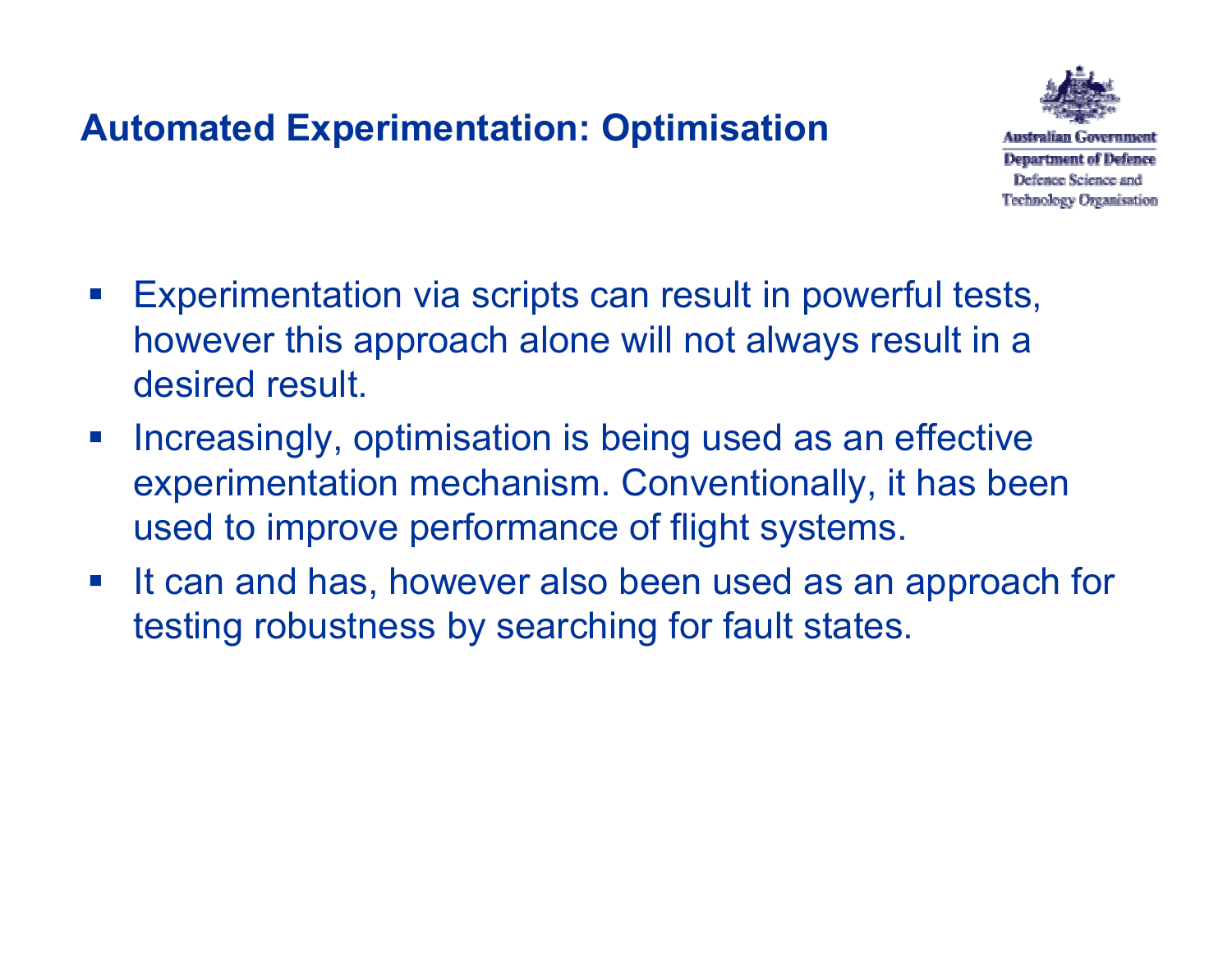#### **Automated Experimentation: Optimisation**



Australian **Department of Defence** Defence Science and **Technology Organisation** 

- Given the usefulness of optimisation in this context, Centrale itself supports an operating mode in which a software hub and its attached modules implements the cost function in an optimisation process.
- **EXECUTER 15 In Exercise Currently, the optimiser uses the Particle Swarm** Optimisation (PSO) technique. Shortly, support for a Genetic Algorithm and Simulated Annealing will be Added.
- All of these methods have been shown to provide good performance on highly non-linear multivariate problems.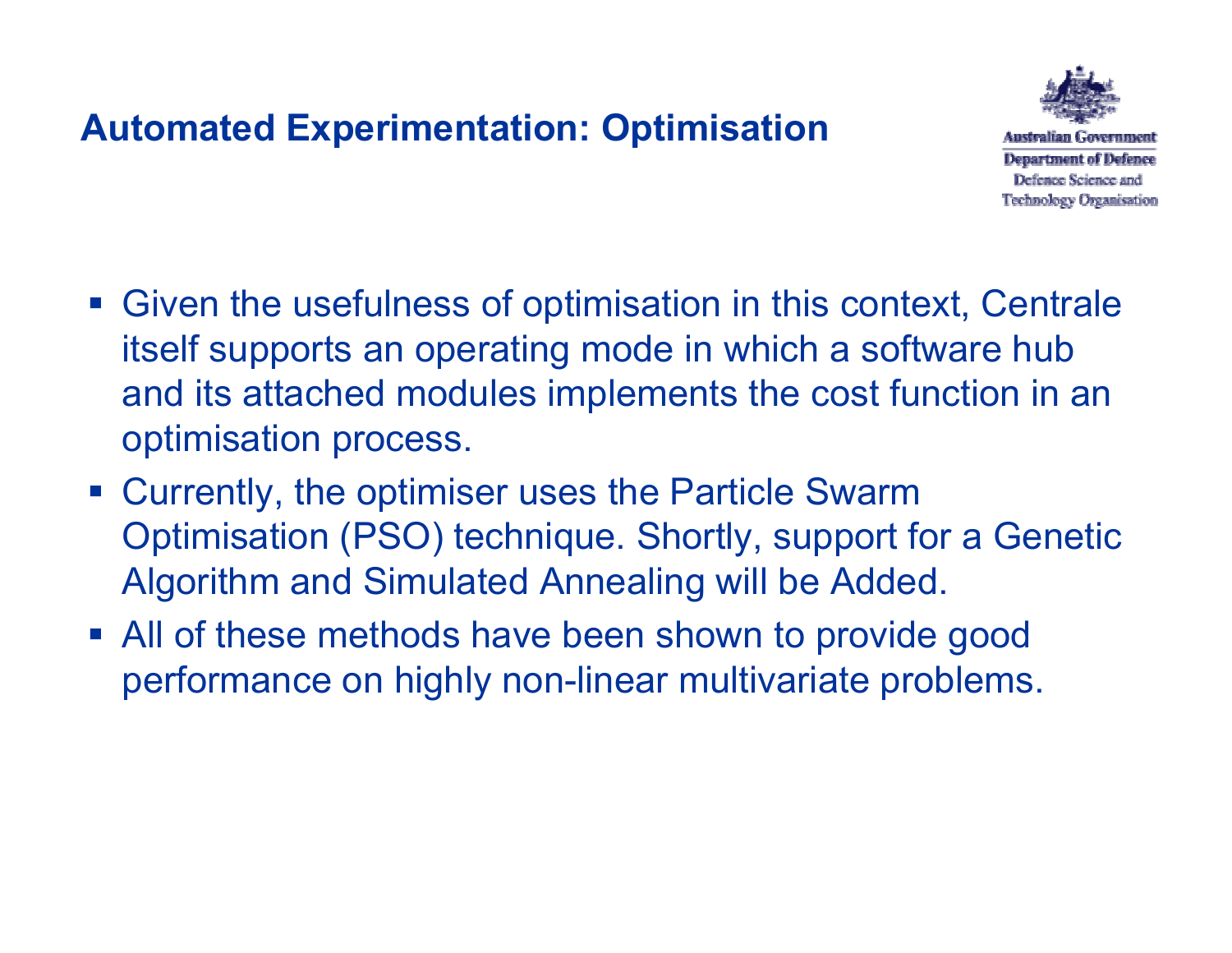#### **Sample simulations:**



**Australian Government Department of Defence** Defence Science and **Technology Organisation** 

 A simulation of the *Wayamba* research vehicle (control is via keyboard input)

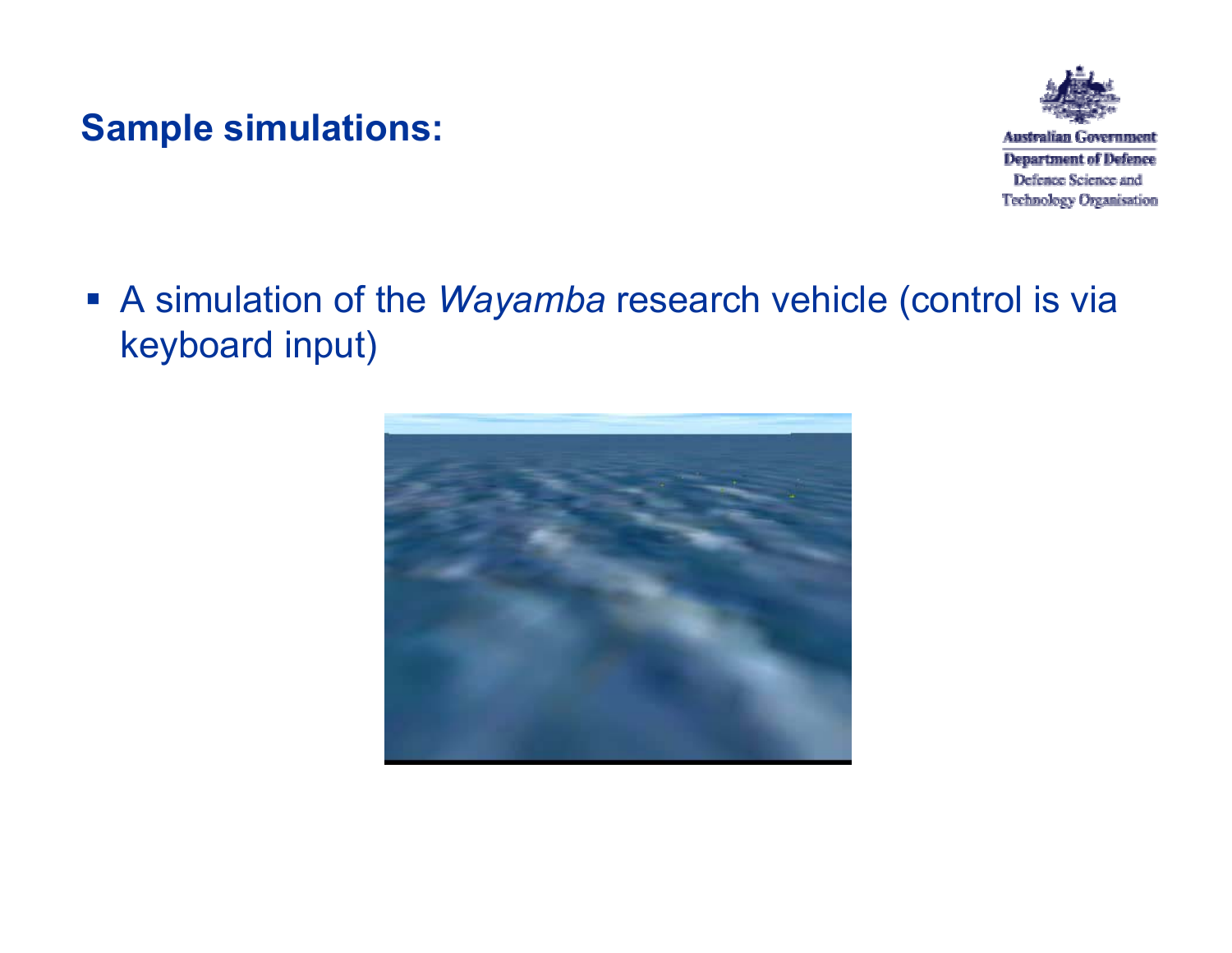#### **Sample simulations:**



**Australian Government Department of Defence** Defence Science and **Technology Organisation** 

#### A simulation of a mine disposal ROV operating off a Mine **Hunter**

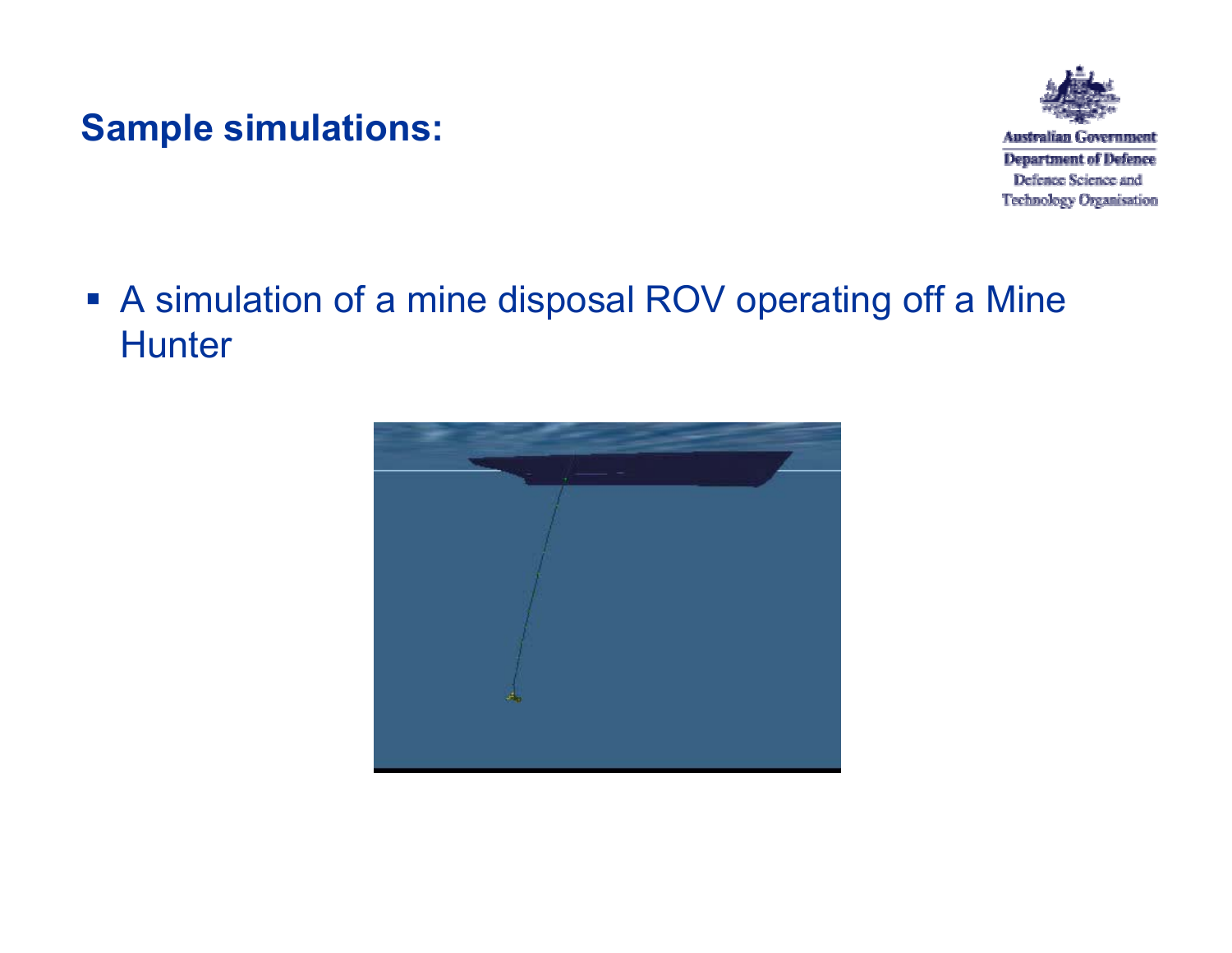#### **Sample simulations:**



**Australian Government Department of Defence** Defence Science and **Technology Organisation** 

#### A simulation of a replenishment at sea operation

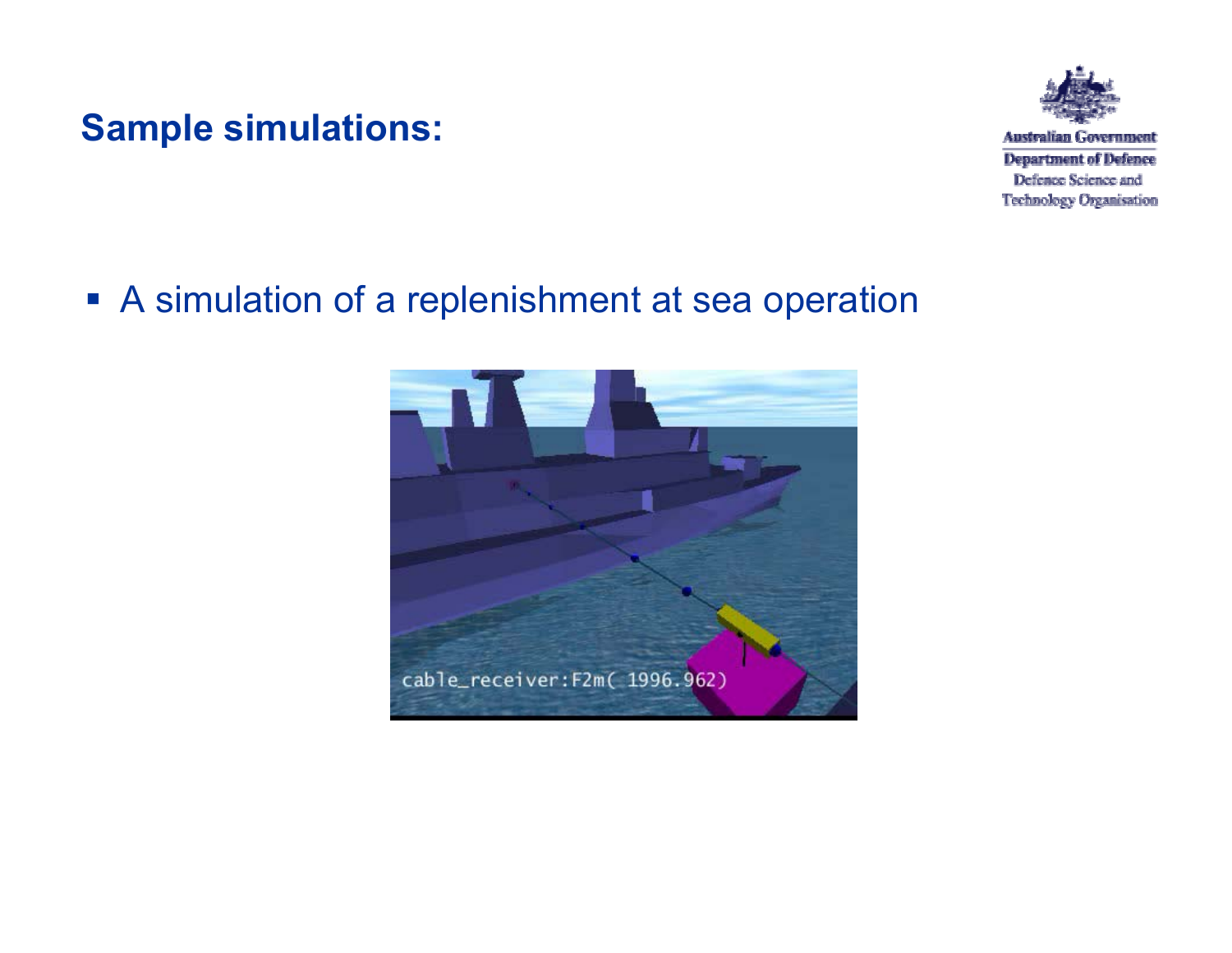### **Conclusions**



- The *Cedessa* framework has been observed to streamline and simplify the process of creating both manual and automated simulation-based experiments.
- **These time savings are being realised at DSTO on a number** of projects in both the UMV and the UAV domains.
- The key software components of Cedessa, namely Centrale, ODESSA and VSIM are in the process of being prepared for public release under open–source licences. Interested readers are encouraged to contact the author for availability information.